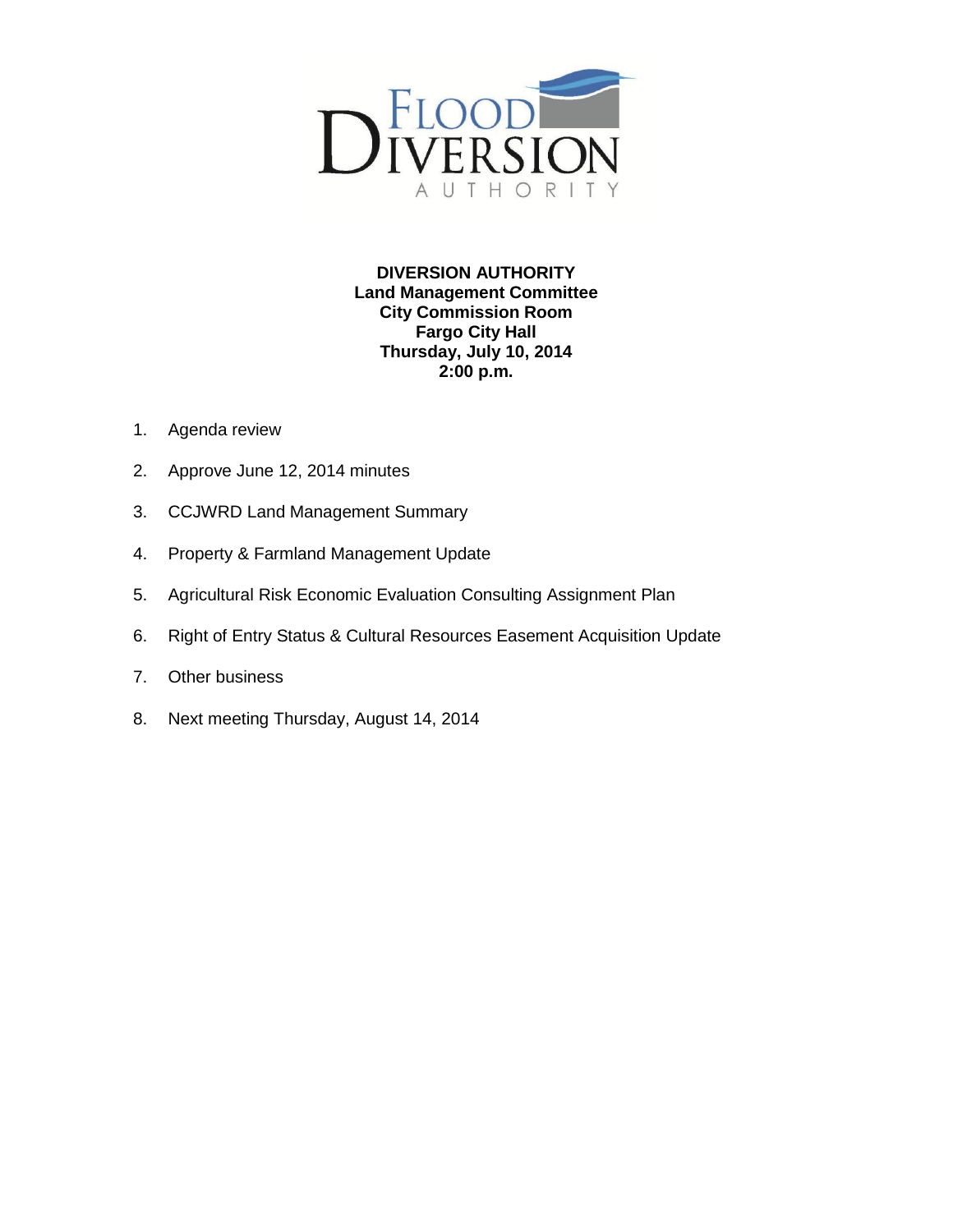## **DIVERSION AUTHORITY Land Management Committee City Commission Room Fargo City Hall Thursday, June 12, 2014 2:00 p.m.**

Committee Members Present: Fargo Mayor Dennis Walaker, Oxbow Mayor Jim Nyhof, Moorhead City Council Representative Heidi Durand, Cass County Commission Representative Darrell Vanyo, Cass County Joint Water Resource District Representative Rodger Olson, Cass County Administrator Keith Berndt, Moorhead City Administrator Michael Redlinger, Moorhead City Engineer Bob Zimmerman, Fargo City Engineer April Walker.

Others Present: Eric Dodds - AE2S; Aaron Snyder, Terry Williams and Craig Evans - US Army Corps of Engineers; Mark Brodshaug - Cass County Joint Water Resource District; Lyndon Pease - Moore Engineering.

The meeting was called to order by Chair Dennis Walaker.

#### Agenda Review

There were no additions or amendments to the agenda.

#### Approve May 8, 2014 Minutes

Rodger Olson moved the minutes from the May 8, 2014 meeting be approved. Darrell Vanyo seconded the motion. All the members voted aye and the motion was declared carried.

#### CCJWRD Land Management Summary

Mark Brodshaug said the appraisal process is taking more time than initially expected. Many appraisals have been completed, he said; however, not much progress has been made with purchases. There has been a combination of problems and a variety of small things that are slowing the process, he said, and he understands why Mayor Nyhof and the Oxbow residents faced with relocation are frustrated with the pace. He said some of the things taking time are contract negotiations that took longer than expected, legal discussions to sort out appraisal language, coordination of priorities and issues with the schedule for appraisal reviews by the Corps. The current hurdle may be the Corps review process, he said, although that has not been the entire problem.

Jim Nyhof said the slow progress is very frustrating and countless promises have been made on dates and appraisals. Now, he said, fingers are being pointed with much of it seeming to come back to the Corps process.

Aaron Snyder said it is always difficult to get a new process started; however, the process will get much smoother once it is figured out how everybody works together.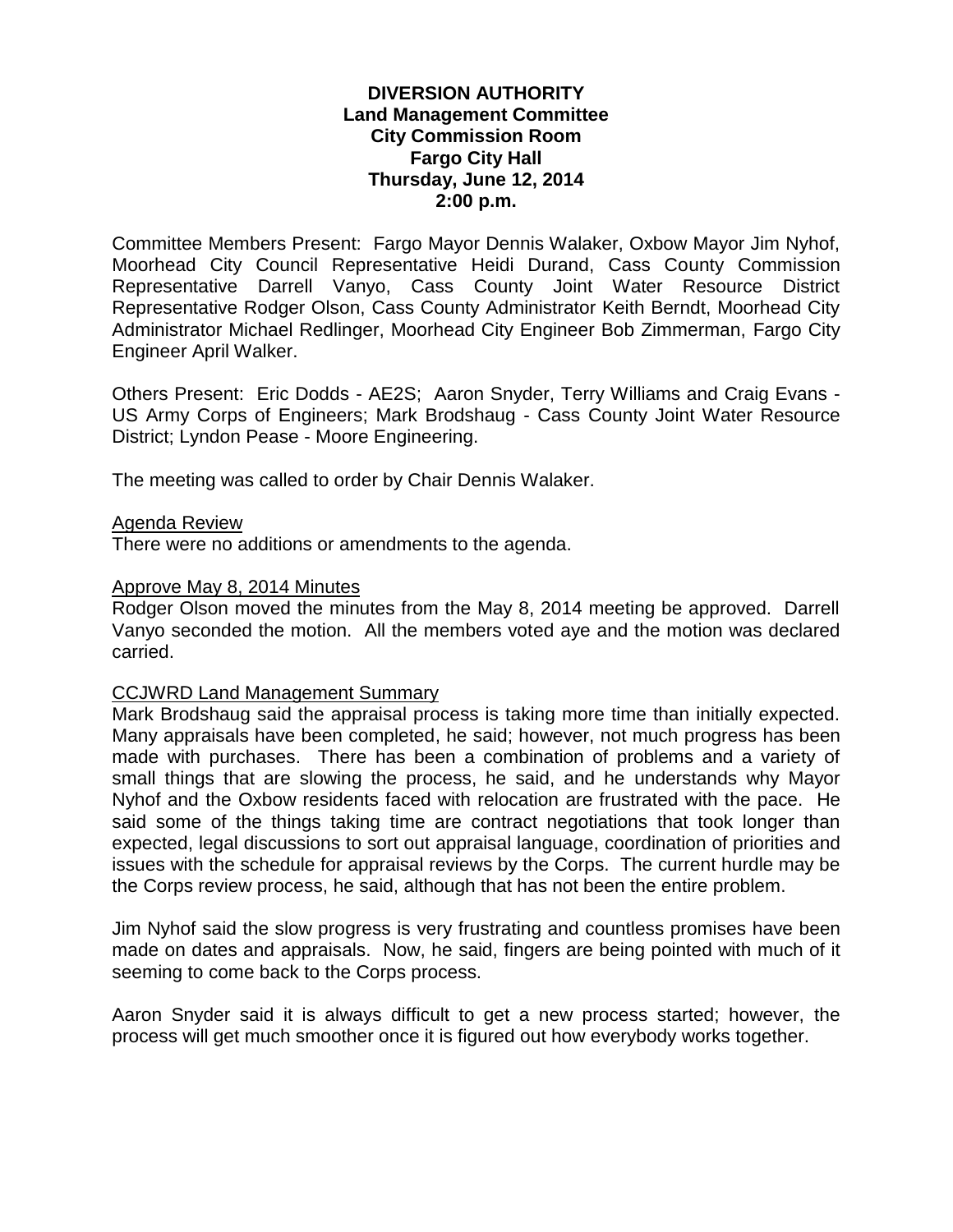Terry Williams said now that the format of the first appraisal has been reviewed and approved, she expects the rest will go quickly. She said the hope is to expedite a number of appraisals at a time and to look outside their district to help.

In response to a question from Keith Berndt about whether hiring a private appraiser in place of utilizing the Corps would be a risk if the Corps doesn't have capacity, Aaron Snyder said the Corps really should be used and he is confident they have the manpower throughout the nation to get done what needs to be done.

Dennis Walaker complimented Cass County on the job being done removing homes from harm's way. He said he understands that Mayor Nyhof is getting a lot of pressure from Oxbow residents and that people are anxious to move ahead. He said often it is not understood that the federal process has to be followed in order to get reimbursed. He said at the Diversion Authority meeting later, he will give an overview of his trip to Washington, D.C for the June 10th signing of the Water Resources Reform and Development Act of 2014 by President Obama, which includes authorization of the FM Diversion project.

Mark Brodshaug said many issues encountered are one-time issues and many of the legal questions will have been answered as those problems are encountered, and that will speed things up if the problems occur again. He shared a color-coded map of the overall project area with highlighted blocks showing land acquisition status. He said he hopes much more can be done in the next five to six weeks now that the first appraisal has been approved by the Corps. Negotiations are just getting underway with the Oxbow Country Club, he said, to work through types of relocation benefits. Appraisals continue for both the Oxbow levee and the in-town levee with some additional properties being added at the request of the City of Fargo for the in-town levee. He said ProSource is prioritizing appraisals for seven homes along and north of Schnell Drive for storm sewer outfall. Construction this year will be in the open areas away from homes, he said; however, next year it will be in the area of those seven homes. He said CH2M Hill is preparing task orders for the acquisition process on the beginning phases of the channel construction roughly in the area of the Rush River intersection and northeast along the project. Those acquisitions could start this fall and winter, he said.

# Property and Farmland Management Update

Eric Dodds said the report from Pifer's Land Management shows an additional rent payment made in the last month, which concludes the farmland rental agreements for this growing season. The sale on one lot in Hayden Heights was closed this month, he said, and the sale of two additional lots in Hayden Heights was approved. He said to date, five of the Hayden Heights lots have been sold. In response to a question about the farmland rent payments, Eric reported that funds collected by Pifer's are kept in a separate account and they retain a percentage for fees, expenses, specials and taxes, with the balance going to the City for reporting on project finance statements.

# Right of Entry Status & Cultural Resources Easement Acquisition Update

Lyndon Pease said the Phase 1 Cultural Resources team conducted field work last month for the Wild Rice River Dam Mitigation Project north of County Road 14 in Cass County and determined there would be no need for additional cultural resource surveys there. During the end of June or beginning of July, a consultant will conduct indirect